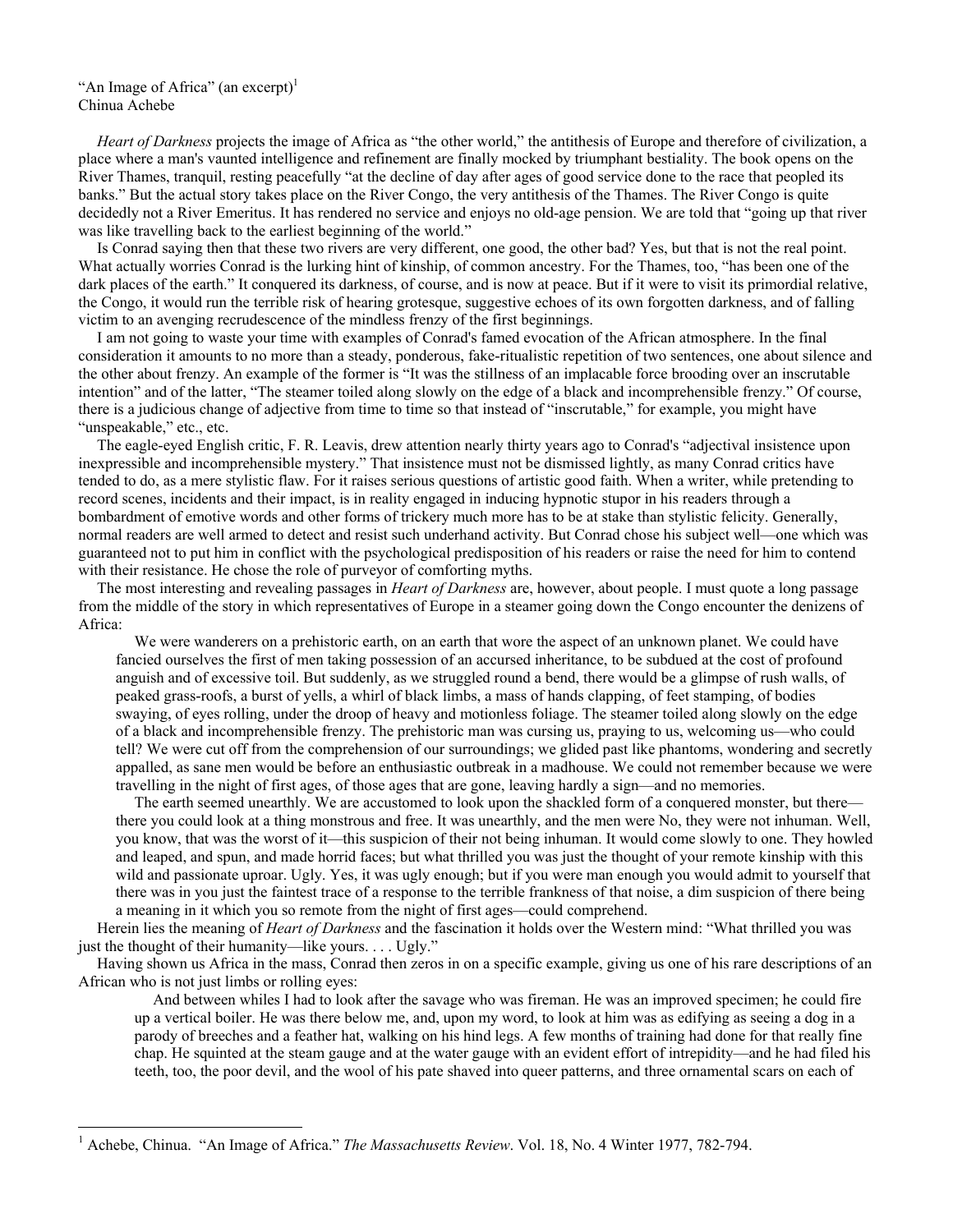his cheeks. He ought to have been clapping his hands and stamping his feet on the bank, instead of which he was hard at work, a thrall to strange witchcraft, full of improving knowledge.

As everybody knows, Conrad is a romantic on the side. He might not exactly admire savages clapping their hands and stamping their feet but they have at least the merit of being in their place, unlike this dog in a parody of breeches. For Conrad, things (and persons) being in their place, is of the utmost importance.

Towards the end of the story, Conrad lavishes great attention quite unexpectedly on an African woman who has obviously been some kind of mistress to Mr. Kurtz and now presides (if I may be permitted a little imitation of Conrad) like a formidable mystery over the inexorable imminence of his departure:

She was savage and superb, wild-eyed and magnificent . .. She stood looking at us without a stir and like the wilderness itself, with an air of brooding over an inscrutable purpose.

This Amazon is drawn in considerable detail, albeit of a predictable nature, for two reasons. First, she is in her place and so can win Conrad's special brand of approval; and second, she fulfills a structural requirement of the story; she is a savage counterpart to the refined, European woman with whom the story will end:

She came forward, all in black with a pale head, floating towards me in the dusk. She was in mourning. . . . She took both my hands in hers and murmured, "I had heard you were coming". . . She had a mature capacity for fidelity, for belief, for suffering.

The difference in the attitude of the novelist to these two women is conveyed in too many direct and subtle ways to need elaboration. But perhaps the most significant difference is the one implied in the author's bestowal of human expression to the one and the withholding of it from the other. It is clearly not part of Conrad's purpose to confer language on the "rudimentary souls" of Africa. They only "exchanged short grunting phrases" even among themselves but mostly they were too busy with their frenzy. There are two occasions in the book, however, when Conrad departs somewhat from his practice and confers speech, even English speech, on the savages. The first occurs when cannibalism gets the better of them:

"Catch' im," he snapped, with a bloodshot widening of his eyes and a flash of sharp white teeth—"catch 'im. Give 'im to us." "To you, eh?' I asked; "what would you do with them?" "Eat 'im!" he said curtly . . .

The other occasion is the famous announcement:

Mistah Kurtz—he dead.

At first sight, these instances might be mistaken for unexpected acts of generosity from Conrad. In reality, they constitute some of his best assaults. In the case of the cannibals, the incomprehensible grunts that had thus far served them for speech suddenly proved inadequate for Conrad's purpose of letting the European glimpse the unspeakable craving in their hearts. Weighing the necessity for consistency in the portrayal of the dumb brutes against the sensational advantages of securing their conviction by clear, unambiguous evidence issuing out of their own mouth, Conrad chose the latter. As for the announcement of Mr. Kurtz's death by the "insolent black head of the doorway," what better or more appropriate finis could be written to the horror story of that wayward child of civilization who willfully had given his soul to the powers of darkness and "taken a high seat amongst the devils of the land" than the proclamation of his physical death by the forces he had joined?

It might be contended, of course, that the attitude to the African in *Heart of Darkness* is not Conrad's but that of his fictional narrator, Marlow, and that far from endorsing it Conrad might indeed be holding it up to irony and criticism. Certainly, Conrad appears to go to considerable pains to set up layers of insulation between himself and the moral universe of his story. He has, for example, a narrator behind a narrator. The primary narrator is Marlow but his account is given to us through the filter of a second, shadowy person. But if Conrad's intention is to draw a cordon sanitaire between himself and the moral and psychological malaise of his narrator, his care seems to me totally wasted because he neglects to hint however subtly or tentatively at an alternative frame of reference by which we may judge the actions and opinions of his characters. It would not have been beyond Conrad's power to make that provision if he had thought it necessary. Marlow seems to me to enjoy Conrad's complete confidence—a feeling reinforced by the close similarities between their careers.

Marlow comes through to us not only as a witness of truth, but one holding those advanced and humane views appropriate to the English liberal tradition which required all Englishmen of decency to be deeply shocked by atrocities in Bulgaria or the Congo of King Leopold of the Belgians or wherever. Thus Marlow is able to toss out such bleeding-heart sentiments as these:

They were all dying slowly—it was very clear. They were not enemies, they were not criminals, they were nothing earthly now—nothing but black shadows of disease and starvation, lying confusedly in the greenish gloom. Brought from all the recesses of the coast in all the legality of time contracts, lost in uncongenial surroundings, fed on unfamiliar food, they sickened, became inefficient, and were then allowed to crawl away and rest.

The kind of liberalism espoused here by Marlow/Conrad touched all the best minds of the age in England, Europe, and America. It took different forms in the minds of different people but almost always managed to sidestep the ultimate question of equality between white people and black people. That extraordinary missionary Albert Schweitzer, who sacrificed brilliant careers in music and theology in Europe for a life of service to Africans in much the same area as Conrad writes about, epitomizes the ambivalence. In a comment which I have often quoted but must quote one last time Schweitzer says: "The African is indeed my brother but my junior brother." And so he proceeded to build a hospital appropriate to the needs of junior brothers with standards of hygiene reminiscent of medical practice in the days before the germ theory of disease came into being. Naturally, he became a sensation in Europe and America. Pilgrims flocked, and I believe still flock even after he has passed on, to witness the prodigious miracle in Lamberene, on the edge of the primeval forest.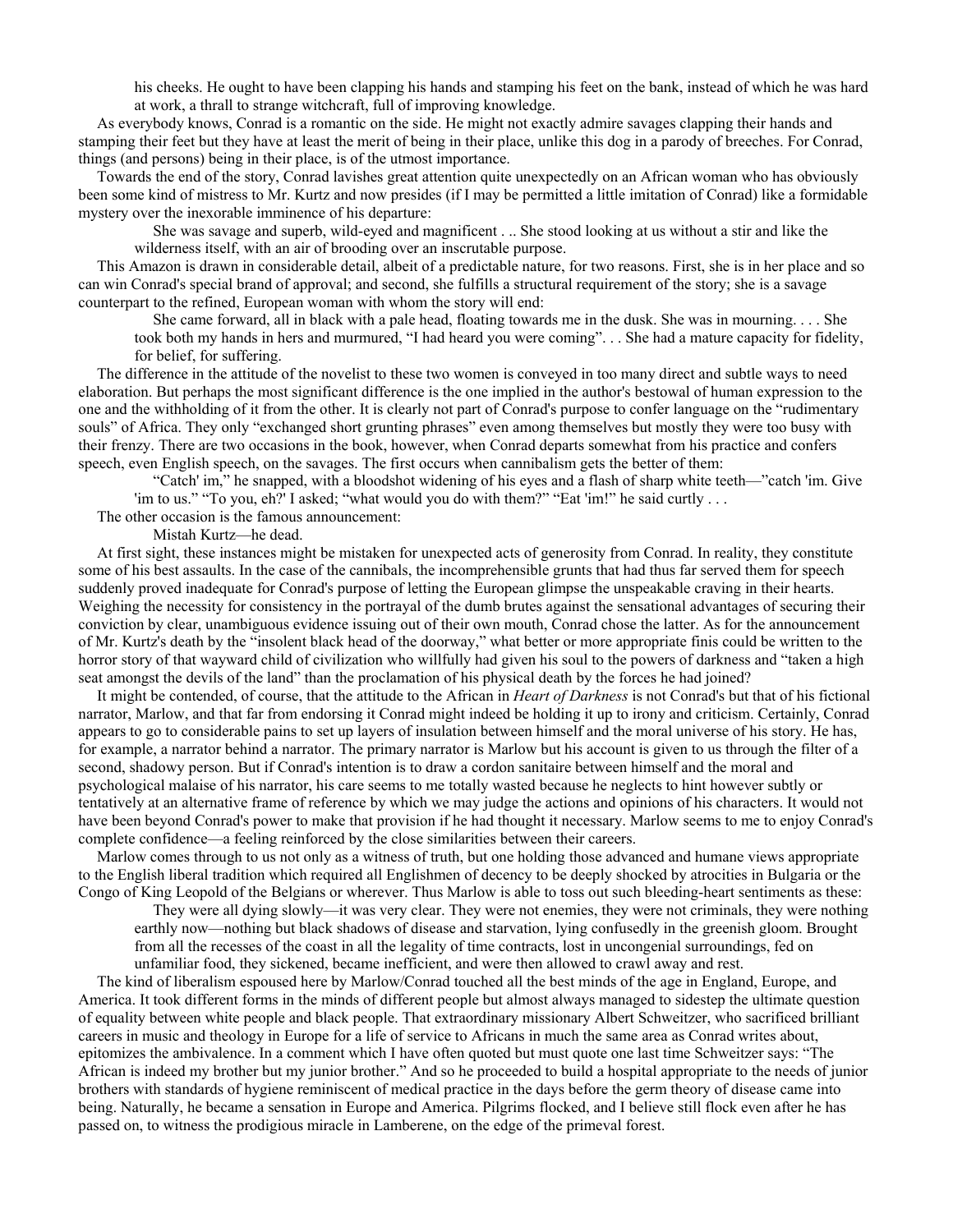Conrad's liberalism would not take him quite as far as Schweitzer's, though. He would not use the word "brother" however qualified; the farthest he would go was "kinship." When Marlow's African helmsman falls down with a spear in his heart he gives his white master one final disquieting look.

And the intimate profundity of that look he gave me when he received his hurt remains to this day in my

memory—like a claim of distant kinship affirmed in a supreme moment.

It is important to note that Conrad, careful as ever with his words, is not talking so much about distant kinship as about someone laying a claim on it. The black man lays a claim on the white man which is well-nigh intolerable. It is the laying of this claim which frightens and at the same time fascinates Conrad, ". . . the thought of their humanity—like yours . . . Ugly."

The point of my observations should be quite clear by now, namely, that Conrad was a bloody racist. That this simple truth is glossed over in criticism of his work is due to the fact that white racism against Africa is such a normal way of thinking that its manifestations go completely undetected. Students of *Heart of Darkness* will often tell you that Conrad is concerned not so much with Africa as with the deterioration of one European mind caused by solitude and sickness. They will point out to you that Conrad is, if anything, less charitable to the Europeans in the story than he is to the natives. A Conrad student told me in Scotland last year that Africa is merely a setting for the disintegration of the mind of Mr. Kurtz.

Which is partly the point: Africa as setting and backdrop which eliminates the African as human factor. Africa as a metaphysical battlefield devoid of all recognizable humanity, into which the wandering European enters at his peril. Of course, there is a preposterous and perverse kind of arrogance in thus reducing Africa to the role of props for the breakup of one petty European mind. But that is not even the point. The real question is the dehumanization of Africa and Africans which this agelong attitude has fostered and continues to foster in the world. And the question is whether a novel which celebrates this dehumanization, which depersonalizes a portion of the human race, can be called a great work of art. My answer is: No, it cannot. I would not call that man an artist, for example, who composes an eloquent instigation to one people to fall upon another and destroy them. No matter how striking his imagery or how beautiful his cadences fall such a man is no more a great artist than another may be called a priest who reads the mass backwards or a physician who poisons his patients. All those men in Nazi Germany who lent their talent to the service of virulent racism whether in science, philosophy or the arts have generally and rightly been condemned for their perversions. The time is long overdue for taking a hard look at the work of creative artists who apply their talents, alas often considerable as in the case of Conrad, to set people against people. This, I take it, is what Yevtushenko is after when he tells us that a poet cannot be a slave trader at the same time, and gives the striking example of Arthur Rimbaud who was fortunately honest enough to give up any pretenses to poetry when he opted for slave trading. For poetry surely can only be on the side of man's deliverance and not his enslavement; for the brotherhood and unity of all mankind and against the doctrines of Hitler's master races or Conrad's "rudimentary souls."

Last year was the 50th anniversary of Conrad's death. He was born in 1857, the very year in which the first Anglican missionaries were arriving among my own people in Nigeria. It was certainly not his fault that he lived his life at a time when the reputation of the black man was at a particularly low level. But even after due allowances have been made for all the influences of contemporary prejudice on his sensibility, there remains still in Conrad's attitude a residue of antipathy to black people which his peculiar psychology alone can explain. His own account of his first encounter with a black man is very revealing:

A certain enormous buck nigger encountered in Haiti fixed my conception of blind, furious, unreasoning rage, as

manifested in the human animal to the end of my days. Of the nigger I used to dream for years afterwards. Certainly, Conrad had a problem with niggers. His inordinate love of that word itself should be of interest to psychoanalysts. Sometimes his fixation on blackness is equally interesting as when he gives us this brief description:

A black figure stood up, strode on long black legs, waving long black arms as though we might expect a black figure striding along on black legs to have white arms! But so unrelenting is Conrad's obsession.

As a matter of interest Conrad gives us in *A Personal Record* what amounts to a companion piece to the buck nigger of Haiti. At the age of sixteen Conrad encountered his first Englishman in Europe. He calls him "my unforgettable Englishman" and describes him in the following manner:

[his] calves exposed to the public gaze . . . dazzled the beholder by the splendor of their marble-like condition and their rich tone of young ivory . . . The light of a headlong, exalted satisfaction with the world of men . . . illumined his face . . . and triumphant eyes. In passing he cast a glance of kindly curiosity and a friendly gleam of big, sound, shiny teeth . . . his white calves twinkled sturdily.

Irrational love and irrational hate jostling together in the heart of that tormented man. But whereas irrational love may at worst engender foolish acts of indiscretion, irrational hate can endanger the life of the community. Naturally, Conrad is a dream for psychoanalytic critics. Perhaps the most detailed study of him in this direction is by Bernard C. Meyer, M.D. In this lengthy book, Dr. Meyer follows every conceivable lead (and sometimes inconceivable ones) to explain Conrad. As an example, he gives us long disquisitions on the significance of hair and hair-cutting in Conrad. And yet not even one word is spared for his attitude to black people. Not even the discussion of Conrad's anti-Semitism was enough to spark off in Dr. Meyer's mind those other dark and explosive thoughts. Which only leads one to surmise that Western psychoanalysts must regard the kind of racism displayed by Conrad as absolutely normal despite the profoundly important work done by Frantz Fanon in the psychiatric hospitals of French Algeria.